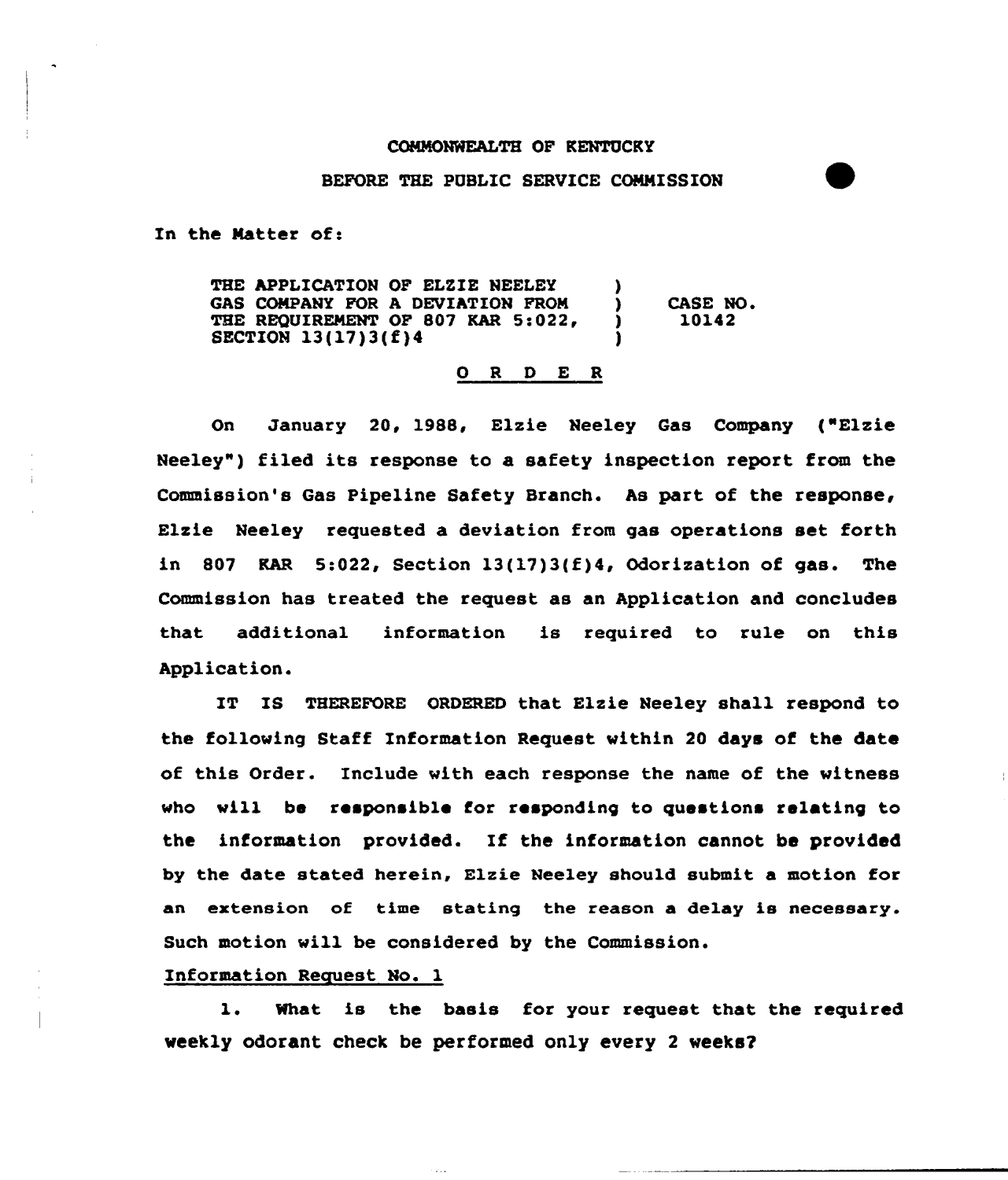2. If approved, will records be maintained for each check that is performed, including the date of the check, who performed the check, and the results?

 $3 -$ Neeley? Rho typically performs the odorant check for Elsie

4. For each supplier of natural gas provide the following:

a. The sources(s) of gas (Kentucky, Rest Virginia, etc.)

b. How often the source of gas from each supplier changes, and how you are notified.

c. <sup>A</sup> description of the type and frequency of odorant checks performed.

5. Is any of the gas Elzie Neeley purchases stripped? If yes, who owns and operates the stripping plant, and where is it located? Describe the stripping process.

6. As gas is stripped, aren't natural odorants also removed? Does the stripping plant inject an odor into the gas?

'7. Have you ever performed an odorant check with an odorometer? Does Elzie Neeley own or have access to an odorometer?

8. If the requested deviation is approved, is Elzie Neeley willing and able to perform an odorant check with an odorometer at least once each calendar year, each time a supplier changes its source of gas, and at any other time the Commission concludes it is necessary to check the presence of an odor in Elsie Neeley'sqas?

 $-2-$